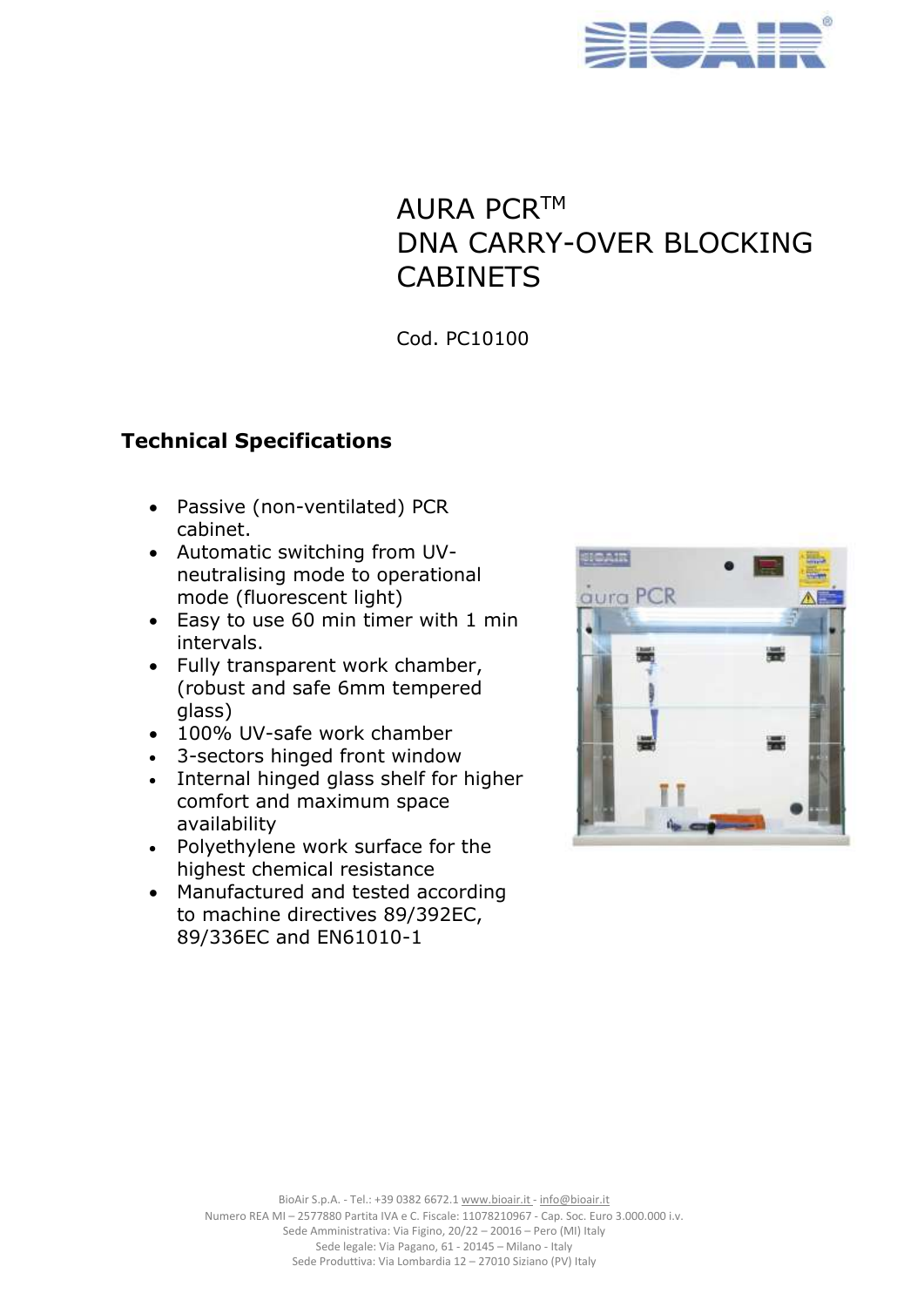

These state-of-the-art PCR cabinets are specially designed for pre-amplification sample preparation in controlled environment in order to prevent DNA carry-over.

Any aerosol generated during the handling of the post amplification samples cannot enter the cupboard; any molecule of DNA herein contained is subsequently neutralised with the help of UV radiations.

Operating mode: AURA PCR is a very easy-to-operate cabinet. When the normal working procedures have been completed, the tempered glass front panel is closed, and a timer is activated in order to expose all internal surfaces and tools to UV radiation for a preset period of time.

The outer tempered glass body of AURA PCR, acting as a filter to UV radiations is safely protecting the external environment from dangerous exposure of personnel to those radiations.

The PCR cabinet complies with the electromagnetic compatibility "EMC" according to 89/336EC.

The cabinet also complies with safety requirements for electrical equipment for laboratory use as per EN 61010-1.

A complete and user friendly tool for the protection of highly sensitive procedures that only experienced European design with over 35 years of know-how and accurate quality manufacturing, can provide.

### **Main specifications**

- 1. AURA PCR is a DNA carry-over blocking cabinet, preventing cross-contamination inside the workingchamber and for the neutralisation of DNA fragments contained in aerosols herein generated.
- 2. Operating mode: at the end of the procedure, the operator will close the front window,automatically starting the UV-neutralising mode. When the pre-set neutralisation cycle has been completed the timer will automatically turn off the UV light.
- 3. Fluorescent light turn on automatically when opening the front glass or when UV lights turn off (user selectable)
- 4. Digital timer for UV lights with memory of the last setpoint
- 5. Electrical equipment according to International Standards and EMC directives
- 6. Lighting › 600 lux
- 7. Cabinet upper part made of painted steel.
- 8. Working surface made of polyethylene
- 9. Side panels made of tempered glass (6mm thick)
- 10. CE marked

## **Technical Features AURA PCR**

| Overall dimensions (LxDxH) | $650 \times 545 \times 730$ mm |
|----------------------------|--------------------------------|
| Weight:                    | 25 kg                          |
| Power supply:              | $230 V - 50/60 Hz$             |
| <b>Installed Power</b>     | 60 W                           |
| UV tubes:                  | 3x15W                          |
| Lighting:                  | $>600$ lux                     |
|                            |                                |

#### *How to order*

| Code | Item                                               |
|------|----------------------------------------------------|
|      | PC 10100   AURA PCR work station passive - 50/60hz |

Sede Amministrativa: Via Figino, 20/22 – 20016 – Pero (MI) Italy

Sede legale: Via Pagano, 61 - 20145 – Milano - Italy

Sede Produttiva: Via Lombardia 12 – 27010 Siziano (PV) Italy